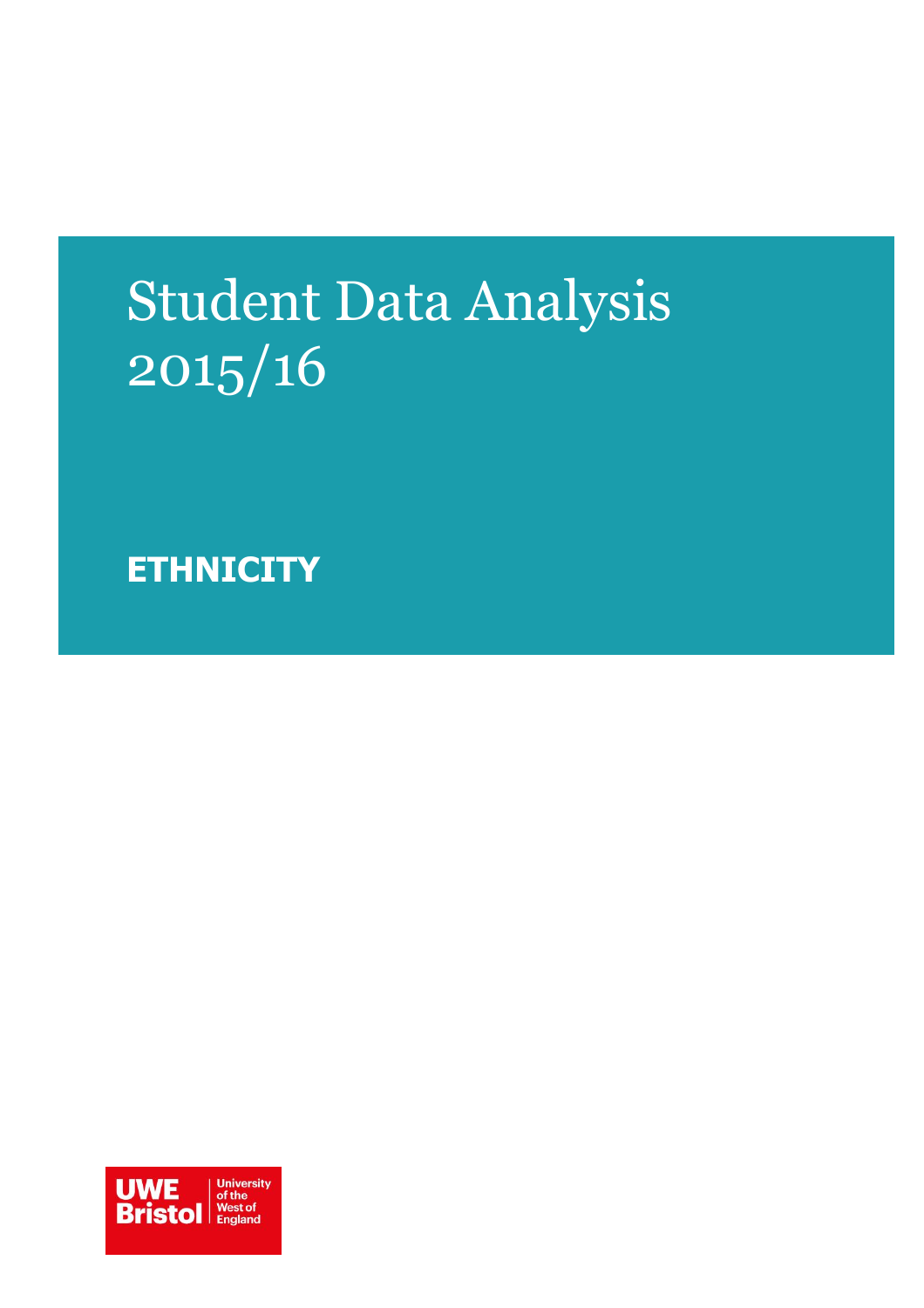## **Contents**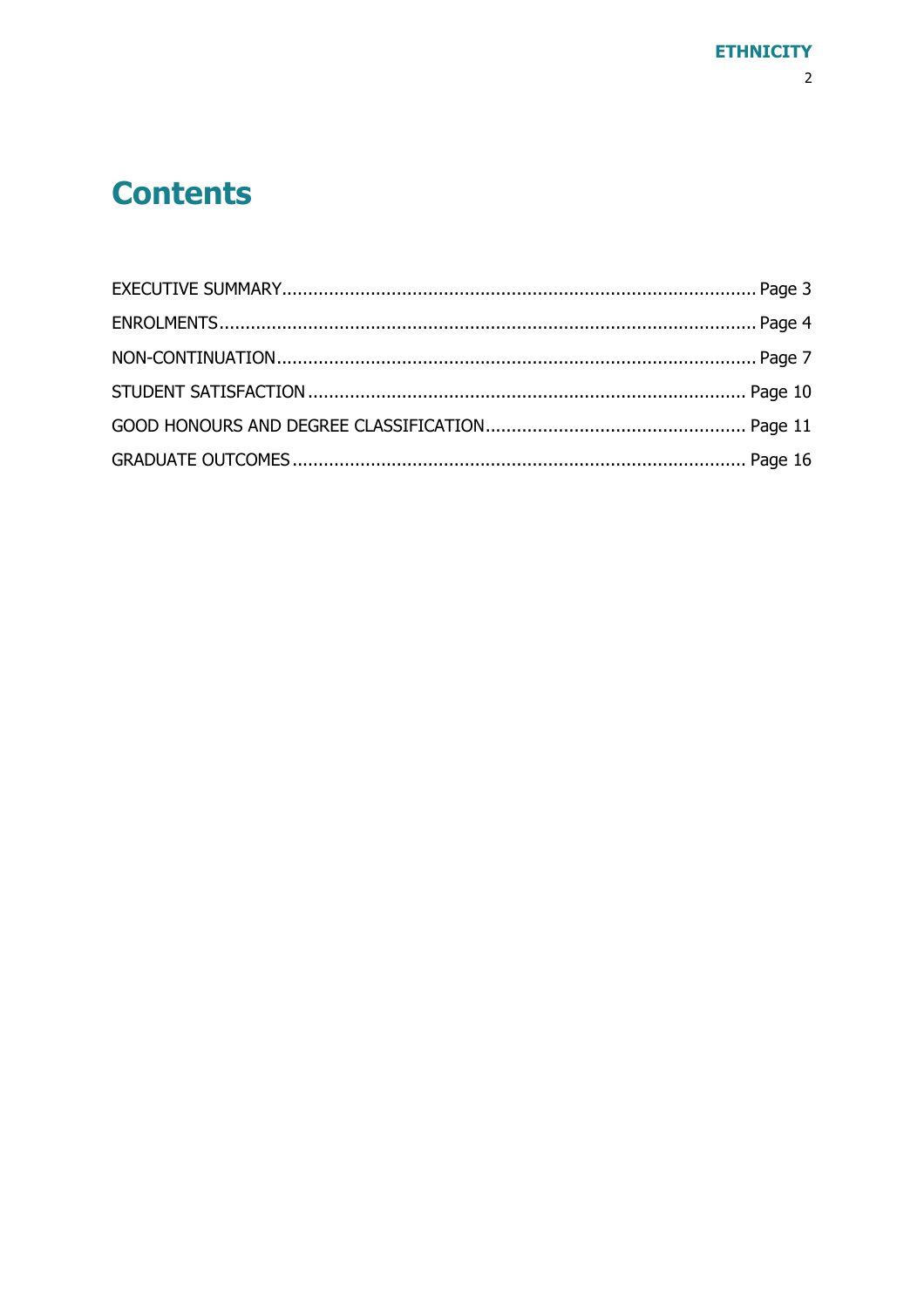## <span id="page-2-0"></span>**EXECUTIVE SUMMARY**

- In 15/16, approximately 15% of the new first year intake was BME; this proportion has remained static since 13/14.
- Across the sector, whilst student numbers have declined overall there has been a steady increase in the proportion of BME students entering higher education.
- Over time, the greatest proportion of BME enrolments is within FBL and the lowest proportion in ACE; in FET, BME enrolments have fluctuated slightly above the institutional average and in HAS, they have fluctuated slightly below.
- Consistently across the university, the non-continuation rate for BME students has been higher than the non-continuation rate for white students; however, over time the gap has reduced. This trend is not consistent when broken down by faculty: the gap between BME and white students is most significant within FET and for BME students, remains the highest non-continuation rate across all four faculties (10.9%); within ACE and FBL, since 14/15 the non-continuation rate for white students has been higher than the rate for black students.
- Asian students rated their satisfaction with the university overall, more highly than other students did; however, they were also the least satisfied with teaching and least likely to have responded to the survey.
- The least satisfied with the university overall were Black students and in particular, they were least satisfied with learning resources and academic support.
- Our NSS data is representative of the sector overall. The Higher Education Policy Institute (HEPI) noted in 15/16, that black, Asian and Chinese students were generally the least satisfied and in particular, BME students consistently express low levels of satisfaction with teaching quality.
- In 15/16, there was an 18.3pp gap between the good honours rate achieved by BME students and the rate achieved by white students; this is a 3.2pp increase since 13/14.
- This compares to a sector-wide attainment gap of 15.3pp in 14/15, as noted by the Equality Challenge Unit.
- Since 13/14, BME students have consistently been achieving a third at nearly double the rate of white students; the gap between BME students and white students achieving a 2.1 has also widened.
- Over time, the rate of good honours achieved by Asian and Chinese students has increased but in 15/16, it is still lower than the university average; over time, black students are significantly achieving the lowest rate of good honours.
- BME students are less likely to achieve a good graduate outcome: less likely to achieve professional level employment and less likely to pursue further study.
- Across the sector, there is a pattern of disparity in graduate outcomes, split by ethnicity. HEFCE analysed the outcomes for cohorts starting in 06/07 and reported how black students were significantly below the sector-adjusted average for all graduate outcomes.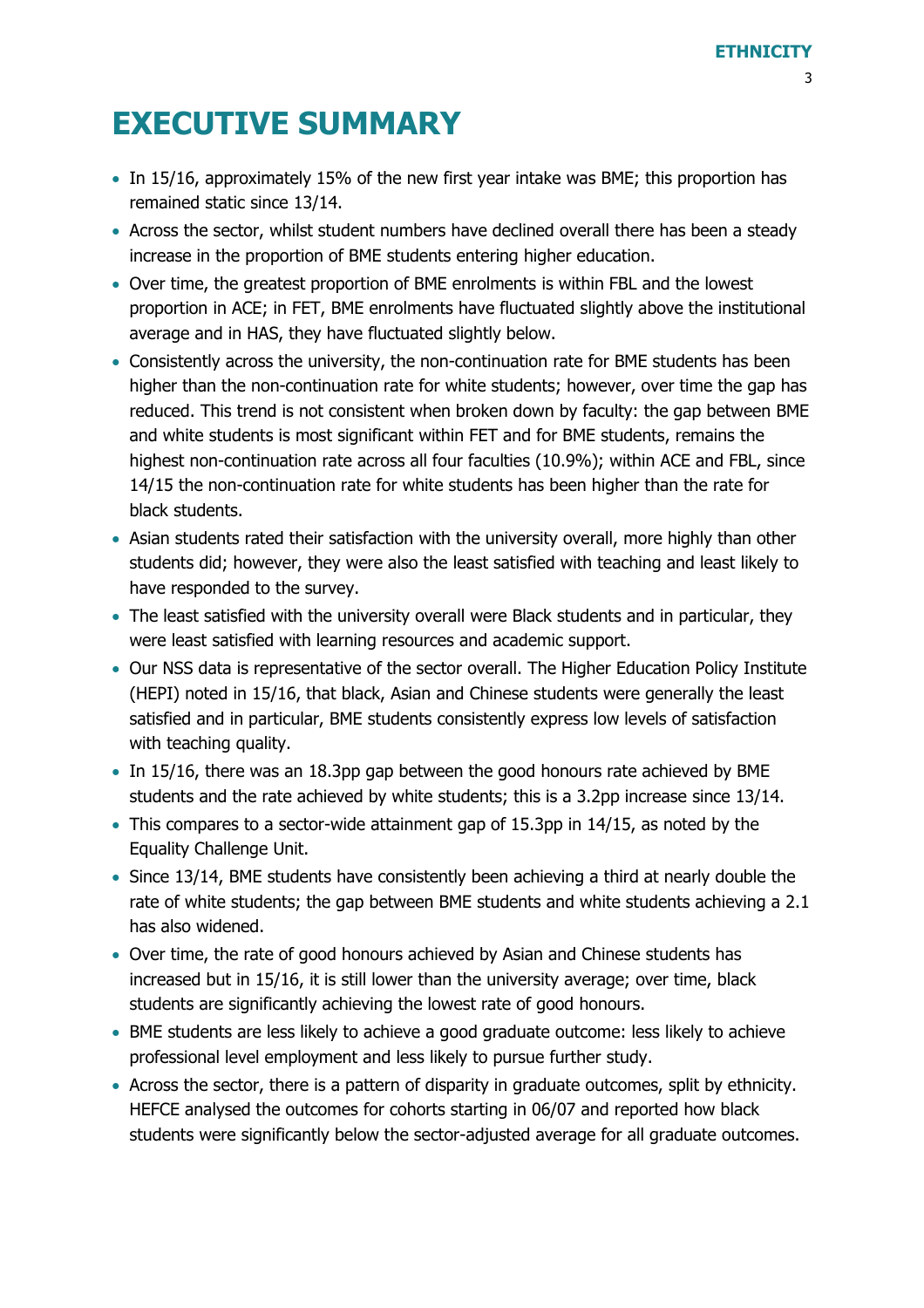### <span id="page-3-0"></span>**ENROLMENTS**

#### **Table 1** Breakdown of enrolments in 15/16 by ethnicity

|                   |            |                              | <b>White</b> | <b>BME</b> | <b>Unknown</b> | <b>White</b> | <b>BME</b> | <b>Unknown</b> |
|-------------------|------------|------------------------------|--------------|------------|----------------|--------------|------------|----------------|
| <b>University</b> |            |                              | 4842         | 854        | 40             | 84%          | 15%        | 1%             |
|                   | <b>ACE</b> |                              | 1054         | 105        | 5              | 91%          | 9%         | $0\%$          |
|                   |            | Art and Design               | 296          | 36         | $\mathbf{1}$   | 89%          | 11%        | $0\%$          |
|                   |            | Arts and Cultural            | 230          | 31         | $\mathbf{1}$   | 88%          | 12%        | $0\%$          |
|                   |            | <b>Industries</b>            |              |            |                |              |            |                |
|                   |            | Education                    | 195          | 13         | $\pmb{0}$      | 94%          | 6%         | 0%             |
|                   |            | Film and                     | 333          | 25         | 3              | 92%          | 7%         | $1\%$          |
|                   |            | Journalism                   |              |            |                |              |            |                |
|                   | <b>FBL</b> |                              | 956          | 273        | $\overline{4}$ | 78%          | 22%        | 0%             |
|                   |            | Accounting,                  | 162          | 79         | 597            | 67%          | 33%        | 0%             |
|                   |            | Economics and                |              |            |                |              |            |                |
|                   |            | Finance                      |              |            |                |              |            |                |
|                   |            | <b>Business and</b>          | 597          | 121        | 3              | 83%          | 17%        | 0%             |
|                   |            | Management                   |              |            |                |              |            |                |
|                   |            | Law                          | 197          | 73         | $\mathbf{1}$   | 73%          | 27%        | 0%             |
|                   | <b>FET</b> |                              | 985          | 211        | 9              | 82%          | 18%        | 1%             |
|                   |            | Architecture and             | 248          | 44         | $\overline{3}$ | 84%          | 15%        | $1\%$          |
|                   |            | the Built                    |              |            |                |              |            |                |
|                   |            | Environment                  |              |            |                |              |            |                |
|                   |            | Computer                     | 288          | 49         | $\overline{0}$ | 85%          | 15%        | 0%             |
|                   |            | Science and                  |              |            |                |              |            |                |
|                   |            | Creative                     |              |            |                |              |            |                |
|                   |            | Technologies<br>Engineering, | 288          | 80         | $\overline{4}$ | 77%          | 22%        | $1\%$          |
|                   |            | Design and                   |              |            |                |              |            |                |
|                   |            | Mathematics                  |              |            |                |              |            |                |
|                   |            | Geography and                | 161          | 39         | $\overline{2}$ | 80%          | 19%        | $1\%$          |
|                   |            | Environmental                |              |            |                |              |            |                |
|                   |            | Management                   |              |            |                |              |            |                |
|                   | <b>HAS</b> |                              | 1462         | 244        | $\overline{4}$ | 86%          | 14%        | $0\%$          |
|                   |            | <b>Allied Health</b>         | 254          | 24         | $\mathbf{1}$   | 91%          | 9%         | 0%             |
|                   |            | Professions                  |              |            |                |              |            |                |
|                   |            | <b>Applied Sciences</b>      | 281          | 89         | 3              | 75%          | 24%        | $1\%$          |
|                   |            | Health and                   | 468          | 76         | $\overline{0}$ | 86%          | 14%        | 0%             |
|                   |            | Social Sciences              |              |            |                |              |            |                |
|                   |            | Nursing and                  | 459          | 55         | $\overline{0}$ | 89%          | 11%        | 0%             |
|                   |            | Midwifery                    |              |            |                |              |            |                |

Table 1 shows that approximately 15% of the new first year intake was BME and there was variation across the university:

- In ACE, there were fewer BME enrolments, particularly within Education (6%) and Film and Journalism (7%).
- FBL have the greatest proportion of BME enrolments, particularly in Accounting and Law.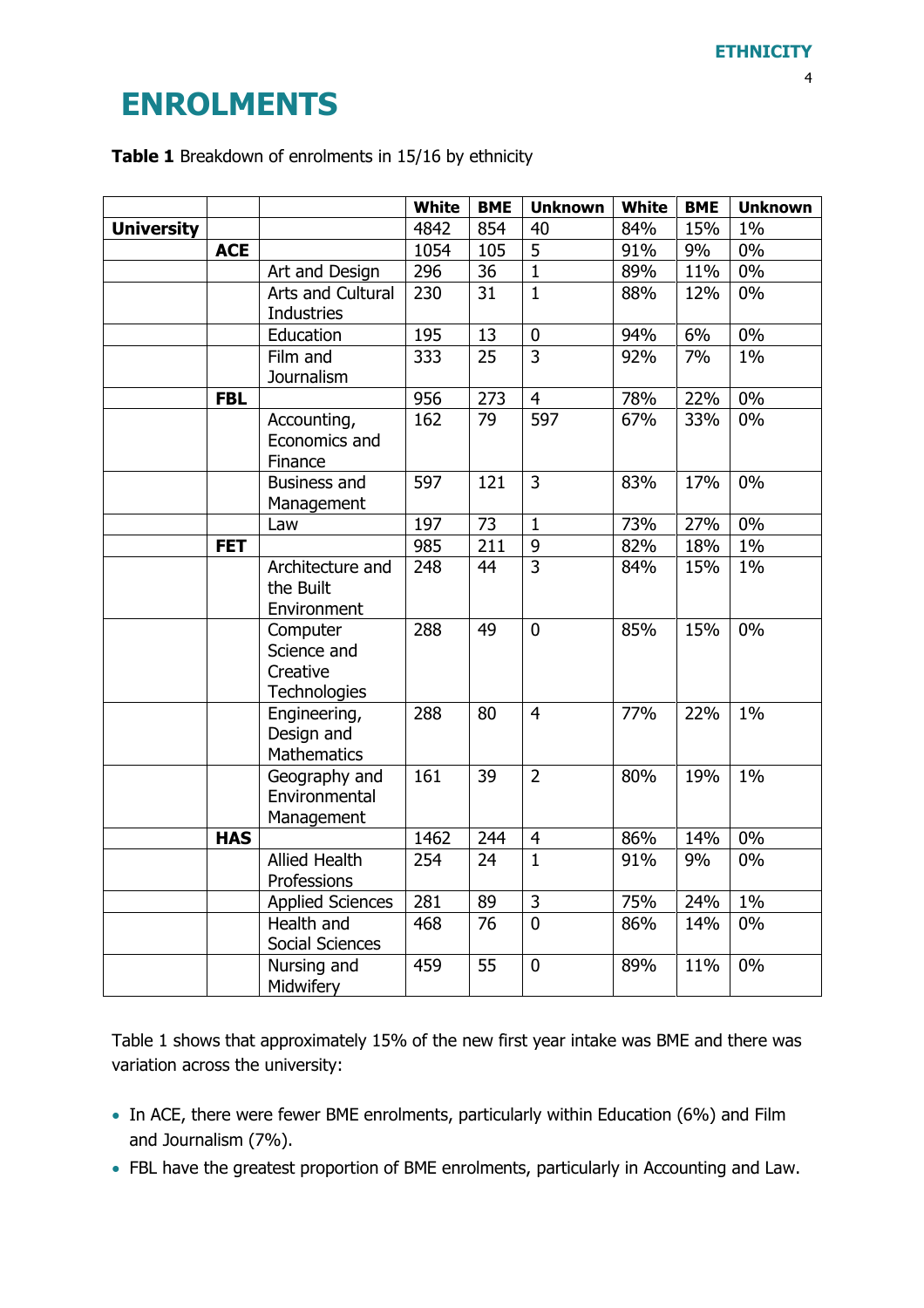- 5
- In FET, there was a greater than average proportion of BME enrolments, particularly in Engineering, Design and Mathematics (22%).
- In HAS, BME enrolments were highest in Applied Sciences and lowest in Allied Health Professions.

**National Comparison: Across the sector in 14/15, student numbers declined overall however, the proportion of BME students enrolled has steadily increased. Of those enrolled in 14/15 whose ethnicity was known, 21% identified as BME. In 14/15, this represents a 44% increase from 03/04 numbers.<sup>1</sup>**

<sup>-</sup><sup>1</sup> Equality Challenge Unit (2016) Equality in Higher Education: Students Statistical Report 2016. Available from: http://www.ecu.ac.uk/publications/equalityin-higher-education-statistical-report-2016/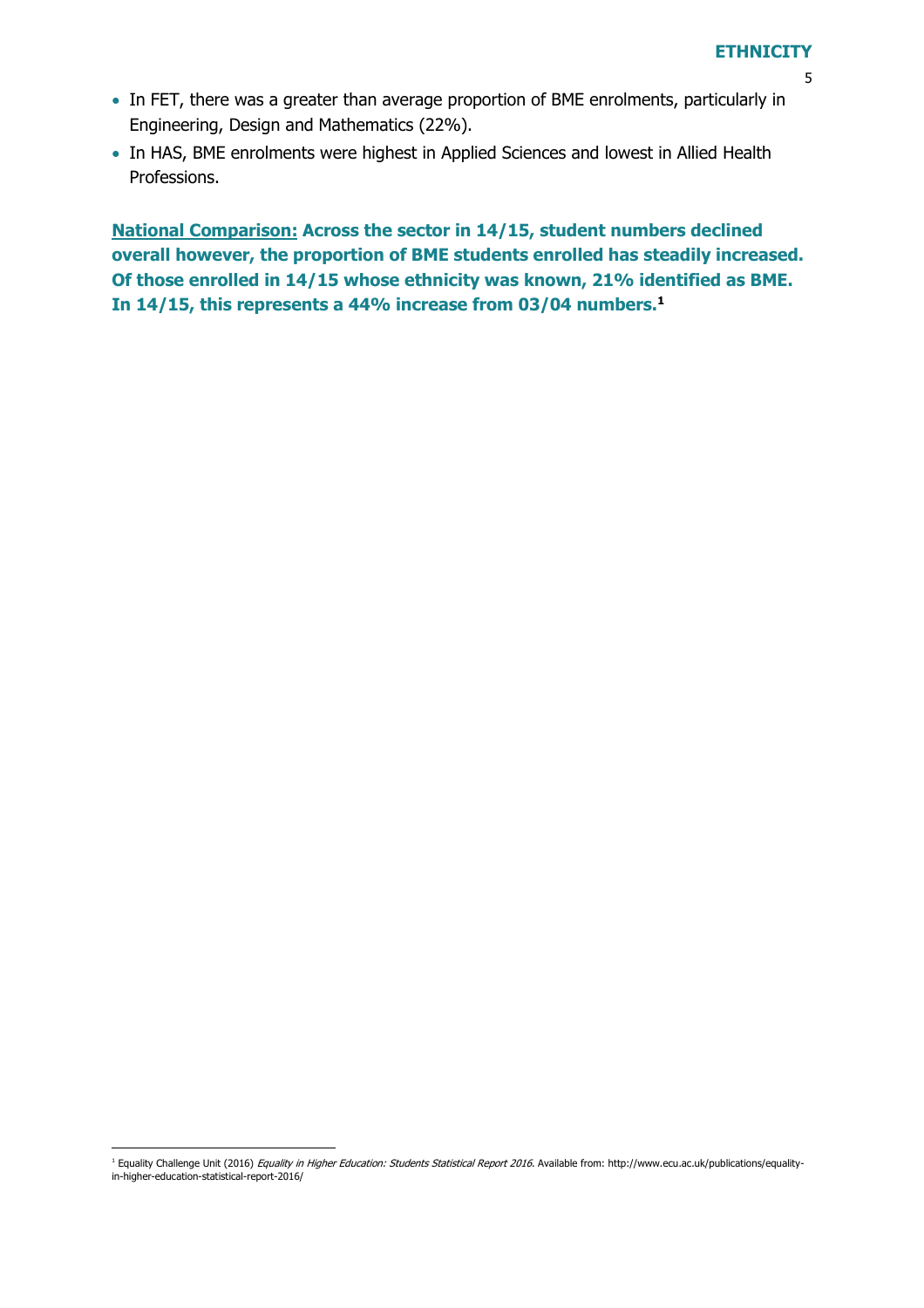6

**Table 2** Breakdown of enrolments over time by ethnicity

|                   |            |                                                             | 13/14        |            |                | 14/15        |            |                | 15/16        |            |                |
|-------------------|------------|-------------------------------------------------------------|--------------|------------|----------------|--------------|------------|----------------|--------------|------------|----------------|
|                   |            |                                                             | <b>White</b> | <b>BME</b> | <b>Unknown</b> | <b>White</b> | <b>BME</b> | <b>Unknown</b> | <b>White</b> | <b>BME</b> | <b>Unknown</b> |
| <b>University</b> |            |                                                             | 85%          | 15%        | 0%             | 85%          | 15%        | $1\%$          | 84%          | 15%        | 1%             |
|                   | <b>ACE</b> |                                                             | 90%          | 10%        | $0\%$          | 91%          | 9%         | $1\%$          | 91%          | 9%         | $0\%$          |
|                   |            | Art and Design                                              | 89%          | 11%        | $0\%$          | 89%          | 9%         | $1\%$          | 89%          | 11%        | $0\%$          |
|                   |            | Arts and Cultural Industries                                | 90%          | 10%        | 1%             | 91%          | 9%         | $0\%$          | 88%          | 12%        | $0\%$          |
|                   |            | Education                                                   | 92%          | 8%         | $0\%$          | 90%          | 10%        | $0\%$          | 94%          | 6%         | 0%             |
|                   |            | Film and Journalism                                         | 90%          | 10%        | 1%             | 92%          | 7%         | $1\%$          | 92%          | 7%         | 1%             |
|                   | <b>FBL</b> |                                                             | 80%          | 20%        | $0\%$          | 77%          | 23%        | $0\%$          | 78%          | 22%        | $0\%$          |
|                   |            | Accounting, Economics and<br>Finance                        | 72%          | 28%        | $0\%$          | 70%          | 30%        | $0\%$          | 67%          | 33%        | $0\%$          |
|                   |            | <b>Business and Management</b>                              | 85%          | 15%        | $0\%$          | 82%          | 17%        | $1\%$          | 83%          | 17%        | $0\%$          |
|                   |            | Law                                                         | 76%          | 24%        | $0\%$          | 68%          | 32%        | $0\%$          | 73%          | 27%        | $0\%$          |
|                   | <b>FET</b> |                                                             | 82%          | 18%        | $0\%$          | 83%          | 17%        | $0\%$          | 82%          | 18%        | 1%             |
|                   |            | Architecture and the Built<br>Environment                   | 84%          | 15%        | $1\%$          | 87%          | 12%        | $1\%$          | 84%          | 15%        | $1\%$          |
|                   |            | <b>Computer Science and Creative</b><br><b>Technologies</b> | 83%          | 17%        | $0\%$          | 85%          | 15%        | $0\%$          | 85%          | 15%        | $0\%$          |
|                   |            | Engineering, Design and<br>Mathematics                      | 75%          | 24%        | $1\%$          | 77%          | 23%        | $0\%$          | 77%          | 22%        | 1%             |
|                   |            | Geography and Environmental<br>Management                   | 87%          | 13%        | $0\%$          | 84%          | 16%        | $0\%$          | 80%          | 19%        | 1%             |
|                   | <b>HAS</b> |                                                             | 85%          | 15%        | $0\%$          | 86%          | 13%        | $0\%$          | 86%          | 14%        | $0\%$          |
|                   |            | <b>Allied Health Professions</b>                            | 91%          | 9%         | $0\%$          | 90%          | 10%        | $0\%$          | 91%          | 9%         | $0\%$          |
|                   |            | <b>Applied Sciences</b>                                     | 76%          | 24%        | $0\%$          | 83%          | 17%        | $0\%$          | 75%          | 24%        | 1%             |
|                   |            | Health and Social Sciences                                  | 89%          | 11%        | $0\%$          | 87%          | 13%        | $0\%$          | 86%          | 14%        | 0%             |
|                   |            | Nursing and Midwifery                                       | 85%          | 15%        | $0\%$          | 87%          | 13%        | $0\%$          | 89%          | 11%        | $0\%$          |

Table 2 shows the overall proportion of BME enrolments has remained consistent across the three-year period with fluctuating rates within faculties. Over time, FBL have had the greatest proportion of BME enrolments and ACE have continued to have the lowest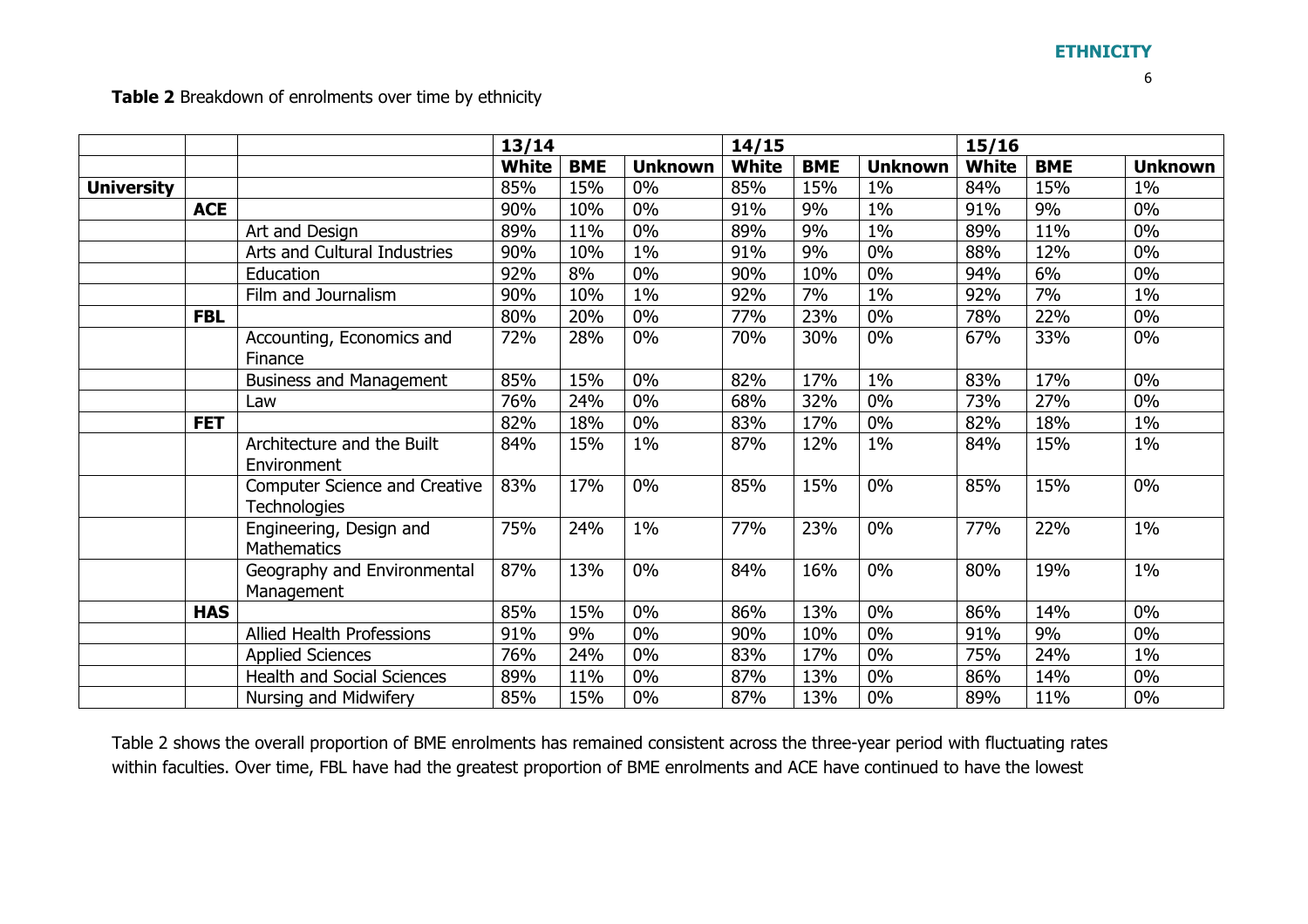7

proportion; in FET, BME enrolments have fluctuated slightly above the institutional average and in HAS, they have fluctuated slightly below.

- In ACE, Education remains the department with the lowest proportion of BME enrolments; Arts and Cultural Industries saw a decrease in 14/15 but over the three-year period has seen an increase of 2pp.
- In FBL, the proportion of BME enrolments has increased each year across most of the departments: over the three-year period the proportion in Accounting has increased by 5pp and within Business, it has increased by 2pp.
- In FET, the proportion of BME enrolments in Geography and Environmental Management has increased by 3pp each year; over time, the proportion in Engineering, Design and Mathematics has decreased 1pp each year.
- In HAS, there is variation between departments: Allied Health Professions consistently shows a lower than average proportion of BME enrolments however, Applied Sciences is consistently higher.

### **NON-CONTINUATION**

(see below) **Table 3** shows non-continuation rates broken down by ethnicity

<span id="page-6-0"></span>

|                   |            |                                         | 13/14      |                |              | 14/15      |                |              | 15/16      |                |              |  |
|-------------------|------------|-----------------------------------------|------------|----------------|--------------|------------|----------------|--------------|------------|----------------|--------------|--|
|                   |            |                                         | <b>BME</b> | <b>Unknown</b> | <b>White</b> | <b>BME</b> | <b>Unknown</b> | <b>White</b> | <b>BME</b> | <b>Unknown</b> | <b>White</b> |  |
| <b>University</b> |            |                                         | 10.7%      | $0.0\%$        | 8.9%         | 7.1%       | 5.6%           | 6.8%         | 8.2%       | $0.0\%$        | 7.2%         |  |
|                   | <b>ACE</b> |                                         | 13.0%      | $0.0\%$        | 8.8%         | 3.6%       | $0.0\%$        | 7.6%         | 5.8%       | $0.0\%$        | 8.6%         |  |
|                   |            | Art and Design                          | 15.6%      | $0.0\%$        | 13.0%        | 2.9%       | $0.0\%$        | 7.5%         | 5.4%       | $0.0\%$        | 11.0%        |  |
|                   |            | Arts and Cultural<br><b>Industries</b>  | 12.5%      | $0.0\%$        | 5.7%         | 0.0%       | 0.0%           | 7.1%         | 10.0%      | $0.0\%$        | 8.0%         |  |
|                   |            | Education                               | 5.0%       | $0.0\%$        | 4.7%         | 4.3%       | $0.0\%$        | 5.5%         | $0.0\%$    | $0.0\%$        | 6.7%         |  |
|                   |            | Film and Journalism                     | 16.1%      | $0.0\%$        | 11.0%        | 7.4%       | $0.0\%$        | 9.5%         | 4.2%       | $0.0\%$        | 8.0%         |  |
|                   | <b>FBL</b> |                                         | 5.4%       | $0.0\%$        | 8.4%         | 4.7%       | $0.0\%$        | 6.1%         | 6.5%       | $0.0\%$        | 7.5%         |  |
|                   |            | Accounting,<br>Economics and<br>Finance | 7.1%       | 9.1%           | 6.5%         | 5.2%       | 5.1%           | 5.6%         | 5.6%       | 8.4%           | 9.7%         |  |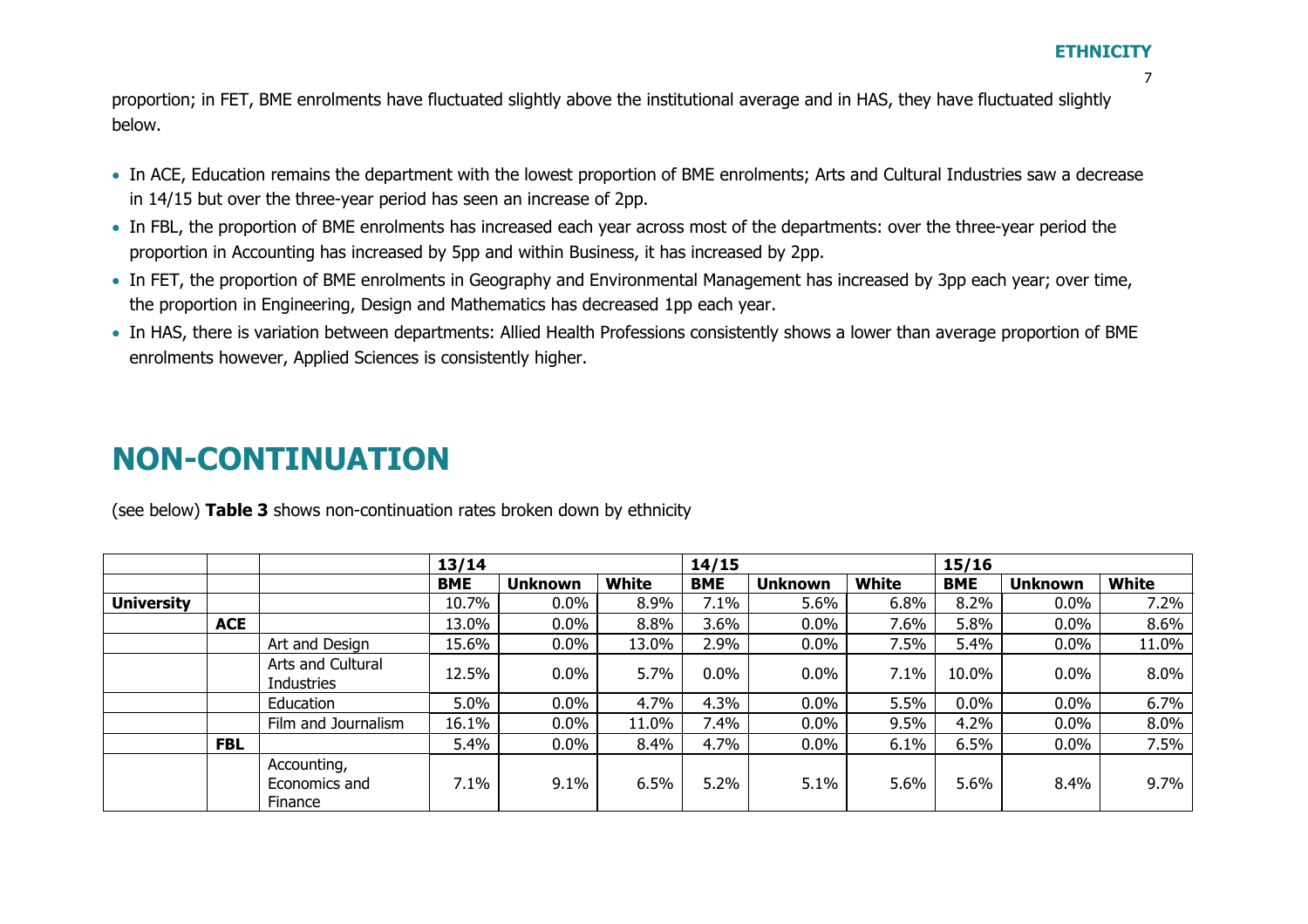$\circ$ 

|            | Business and<br>Management                                     | 6.5%  | $0.0\%$ | 7.8%  | 5.6%  | 0.0%    | 6.8%  | 9.7%  | 0.0%    | 8.3%  |
|------------|----------------------------------------------------------------|-------|---------|-------|-------|---------|-------|-------|---------|-------|
|            | Law                                                            | 1.6%  | $0.0\%$ | 9.0%  | 2.9%  | $0.0\%$ | 5.2%  | 2.7%  | 0.0%    | 4.7%  |
| <b>FET</b> |                                                                | 14.5% | $0.0\%$ | 12.2% | 12.4% | 25.0%   | 8.6%  | 10.9% | $0.0\%$ | 8.7%  |
|            | Architecture and the<br><b>Built Environment</b>               | 7.9%  | $0.0\%$ | 10.6% | 5.4%  | 50.0%   | 6.5%  | 7.7%  | 0.0%    | 5.1%  |
|            | <b>Computer Science</b><br>and Creative<br><b>Technologies</b> | 13.0% | 0.0%    | 15.2% | 23.3% | $0.0\%$ | 13.1% | 11.9% | 0.0%    | 12.2% |
|            | Engineering, Design<br>and Mathematics                         | 18.5% | 0.0%    | 12.2% | 12.5% | $0.0\%$ | 7.6%  | 10.4% | 0.0%    | 8.9%  |
|            | Geography and<br>Environmental<br>Management                   | 23.8% | 0.0%    | 7.9%  | 0.0%  | 0.0%    | 4.8%  | 15.2% | 0.0%    | 7.8%  |
| <b>HAS</b> |                                                                | 11.2% | 0.0%    | 7.0%  | 6.2%  | $0.0\%$ | 5.7%  | 8.9%  | 0.0%    | 5.1%  |
|            | Allied Health<br>Professions                                   | 3.7%  | 0.0%    | 1.9%  | 0.0%  | $0.0\%$ | 4.7%  | 5.4%  | 0.0%    | 2.7%  |
|            | <b>Applied Sciences</b>                                        | 20.0% | $0.0\%$ | 13.2% | 11.9% | $0.0\%$ | 9.9%  | 13.5% | 0.0%    | 7.1%  |
|            | Health and Social<br><b>Sciences</b>                           | 9.3%  | $0.0\%$ | 7.6%  | 6.8%  | $0.0\%$ | 3.4%  | 7.2%  | 0.0%    | 7.0%  |
|            | Nursing and<br>Midwifery                                       | 5.6%  | 0.0%    | 5.0%  | 3.5%  | $0.0\%$ | 6.0%  | 5.7%  | 0.0%    | 3.8%  |

Consistently across the university, the non-continuation rate for BME students has been higher than the non-continuation rate for white students; however, over time the gap has reduced. This trend is not consistent when broken down by faculty: the gap between BME and white students is most significant within FET and for BME students, remains the highest non-continuation rate across all four faculties (10.9%); within ACE and FBL, since 14/15 the non-continuation rate for white students has been higher than the rate for black students. When broken down by department, rates broken down by ethnicity vary considerably:

 Over time in ACE, non-continuation rates have more than halved for BME students in Film and Journalism and Art and Design; they have also reduced considerably within Education.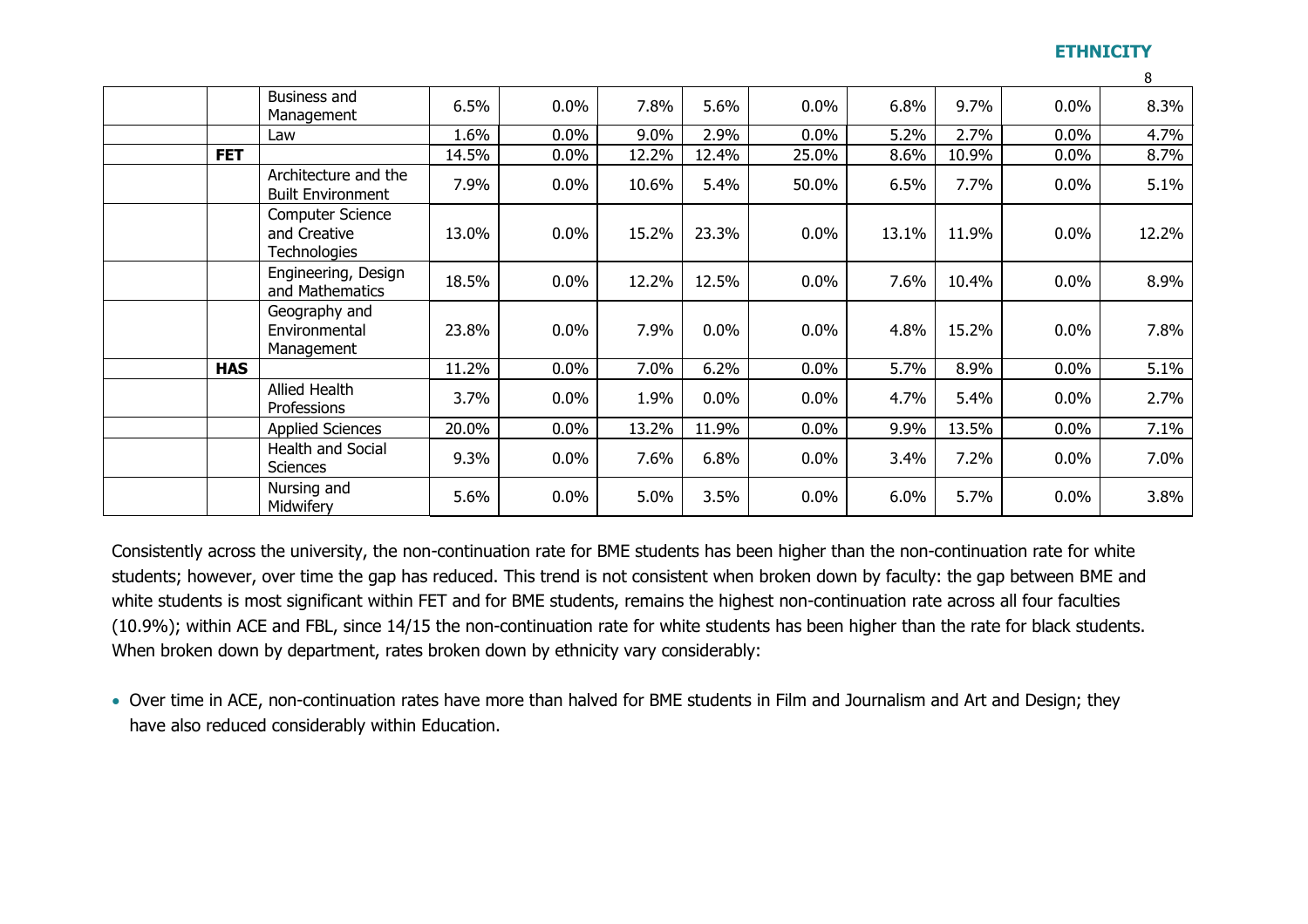- $\mathbf{Q}$
- In FBL, the non-continuation rate for white students is consistently higher and this trend is evident across most departments; the only exception in 15/16 is Business and Management where the non-continuation rate for BME students is 9.7%, reflecting a noncontinuation gap of 1.4pp.
- In FET, the non-continuation rate for BME students is higher than it is for white students and over time, has only reduced by 0.1pp. The non-continuation rate for BME students is consistently higher across all departments within FET. The only exception is Computer Science and Creative Technologies; whilst there was a significant gap between BME and white students in 14/15 (10.2pp), in 15/16, the non-continuation rate for BME students has reduced by 11.4pp and is slightly lower than the non-continuation rate for white students (0.3pp). Within Geography and Environmental Management, the non-continuation rate for BME students in 15/16 was the highest across all departments in all four faculties (15.2%).
- In HAS, the non-continuation gap between BME and white students has reduced over time (0.2pp) but the non-continuation rate for BME students remains consistently higher than it is for white students. This trend is evident across all departments and the only exception is within Allied Health Professions in 14/15 when all BME students remained active in the university. In 15/16, the most pronounced gap is within Applied Sciences: whilst reducing over time, the non-continuation rate for BME students is 13.5%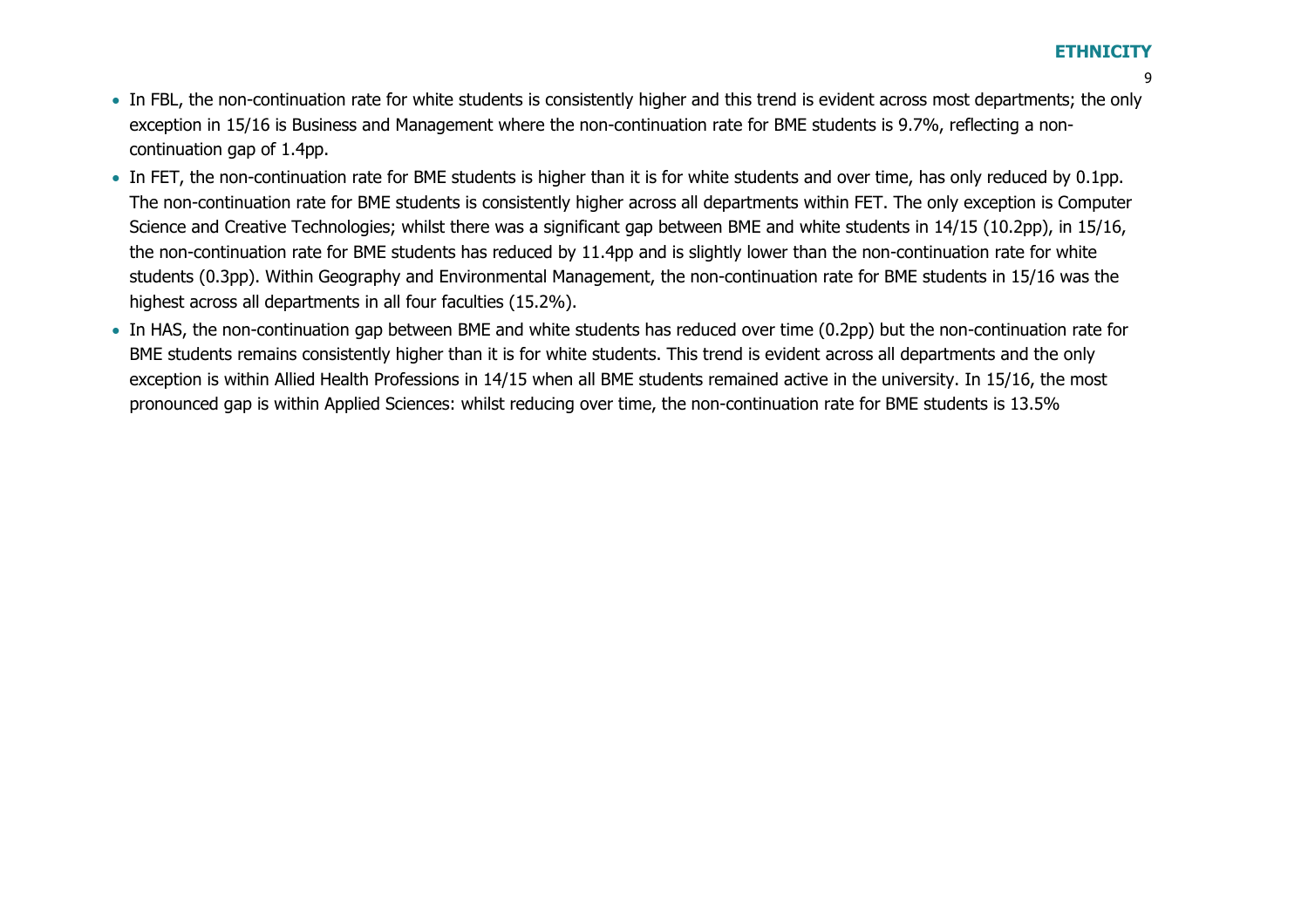### **STUDENT SATISFACTION**

-

|              | No. of<br>respondents | <b>Response</b><br>rate |    | and      | support | Teaching   Assessment   Academic   Organisation<br>and | Learning<br><b>Resources</b> | <b>Personal</b><br>Development   Union | Students' | <b>Overall</b><br>satisfaction |
|--------------|-----------------------|-------------------------|----|----------|---------|--------------------------------------------------------|------------------------------|----------------------------------------|-----------|--------------------------------|
|              |                       |                         |    | feedback |         | management                                             |                              |                                        |           |                                |
| Asian        | 152                   | 68%                     | 87 | 76       | 85      | 84                                                     | 92                           | 89                                     |           | 91                             |
| <b>Black</b> | 164                   | 73%                     | 88 | 75       | 82      | 82                                                     | 89                           | 86                                     |           | 84                             |
| White        | 2718                  | 76%                     | 90 | 75       | 85      | 79                                                     | 91                           | 87                                     |           | 87                             |
| Other        | 118                   | 73%                     | 88 | 76       | 85      | 81                                                     | 92                           | 89                                     | 65        | 87                             |
| Unknown      | 343                   | 74%                     | 87 | 79       | 84      | 87                                                     | 90                           | 85                                     | 82        | 87                             |

**Table 4** NSS Satisfaction rates broken down by ethnicity

Table 4 shows that Asian students rated their satisfaction with the university overall, more highly than other students did; however, they were also the least satisfied with teaching and least likely to have responded to the survey. The least satisfied with the university overall were Black students and in particular, they were least satisfied with learning resources and academic support. White students were the most likely to respond to the survey and expressed the least satisfaction with organisation and management.

<span id="page-9-0"></span>**National Comparison: The Higher Education Policy Institute (HEPI) cite that their analysis shows that UK students of 'Black, Asian and Chinese ethnicity are much less likely than average to be very satisfied with their experience.' HEPI identified that both 'teaching quality' and 'meeting expectations' were significant contributing factors to overall satisfaction and that BME students typically were consistently least satisfied with these aspects of the student experience.<sup>2</sup>**

<sup>&</sup>lt;sup>2</sup> Neves, J and Hillman, N (2016) Student Academic Experience Survey 2016. Higher Education Policy Institute. Avaliable from: http://www.hepi.ac.uk/2016/06/09/hepi-hea-2016-student-academic-experience-survey/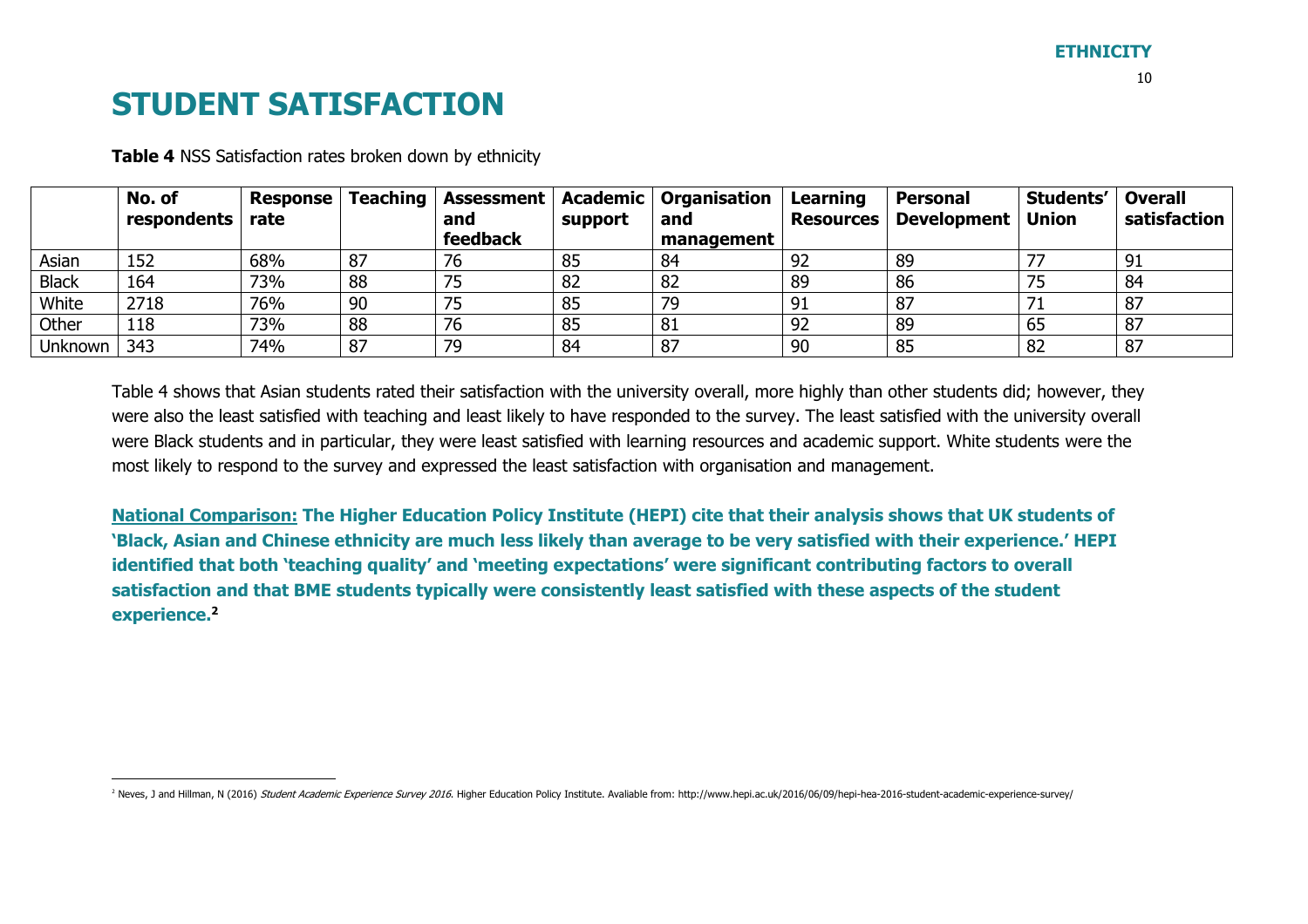### <span id="page-10-0"></span>**GOOD HONOURS AND DEGREE CLASSIFICATION**

**Table 5** Good honours rates for the university by ethnicity over time

|            |        | 13/14          |        | 14/15          | 15/16  |                |  |
|------------|--------|----------------|--------|----------------|--------|----------------|--|
|            | Enrols | Good<br>Hons % | Enrols | Good<br>Hons % | Enrols | Good<br>Hons % |  |
| <b>BME</b> | 553    | 62.4%          | 504    | 61.9%          | 520    | 61.3%          |  |
| Unknown    | 16     | 81.3%          | 33     | 66.7%          | 14     | 57.1%          |  |
| White      | 4,419  | 77.5%          | 3,659  | 77.3%          | 3,594  | 79.6%          |  |

Table 5 shows a significant gap in good honours rates between BME and white students, a gap that has continued to widen over the three-year period.

In 15/16, there was an 18.3pp gap between the good honours rate achieved by BME students and the rate achieved by white students; this is a 3.2pp increase over the three-year period.



#### **Figure 1**

 $\overline{a}$ 

Figure 1 represents the good honours rates in 15/16, broken down by ethnicity; we can see the notable difference between the rate of good honours achieved by white and BME students.

### **National Comparison: In their latest statistical report, the Equality Challenge Unit (ECU) have noted that overall in 14/15, 77.1% of white students received good honours compared with 61.8% of BME students – an attainment gap of 15.3pp.** <sup>3</sup>

<sup>3</sup> Equality Challenge Unit (2016) *Equality in Higher Education: Students Statistical Report 2016.* Available from: http://www.ecu.ac.uk/publications/equality-inhigher-education-statistical-report-2016/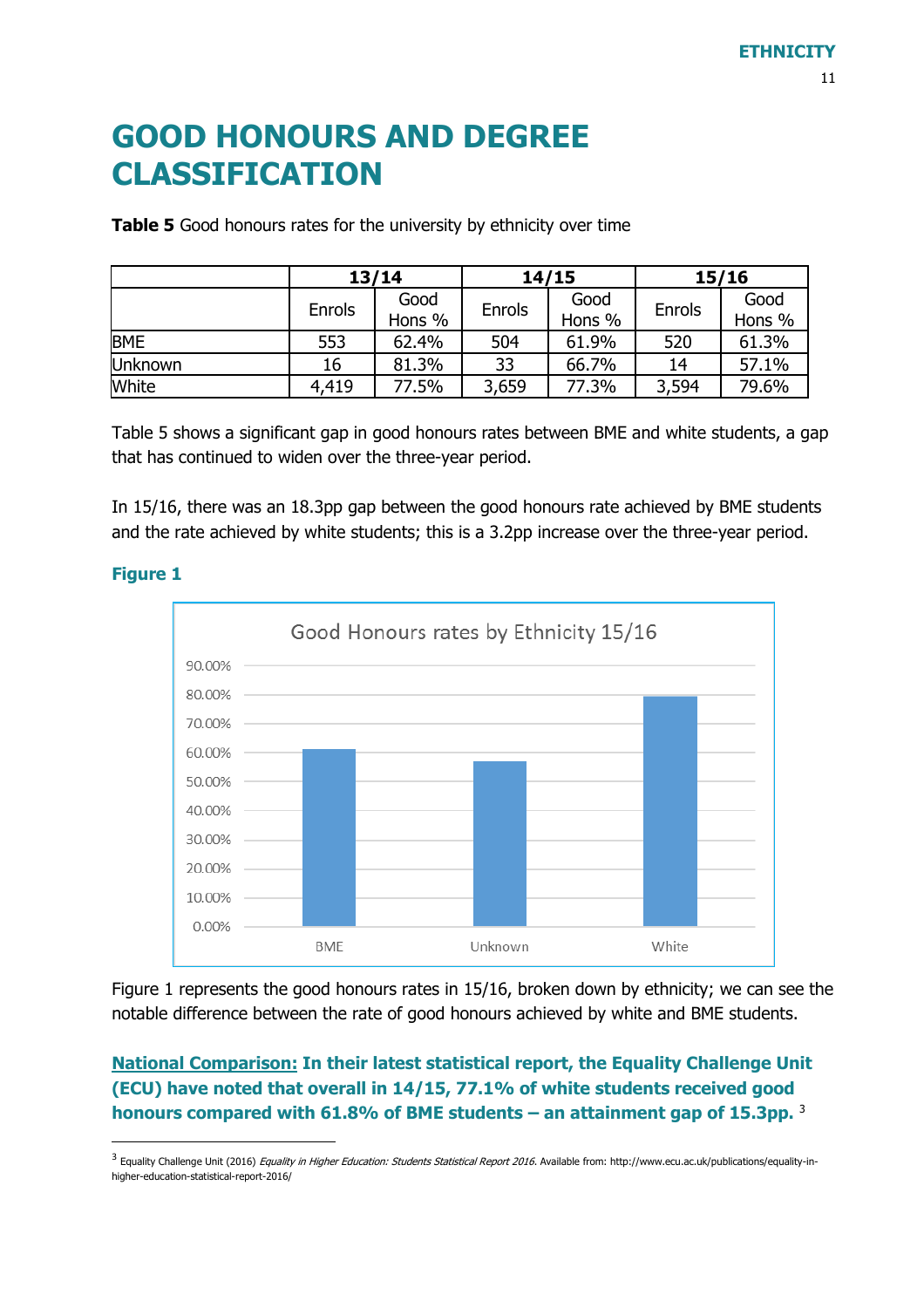12

|               |       |                |       |          |          | 14/15          |                |       |       |                |       |        |  |
|---------------|-------|----------------|-------|----------|----------|----------------|----------------|-------|-------|----------------|-------|--------|--|
|               | 13/14 |                |       |          |          |                | 15/16          |       |       |                |       |        |  |
| $\frac{1}{2}$ | 1st   | U <sub>2</sub> | L2    | 3rd      | 1st      | U <sub>2</sub> | L <sub>2</sub> | 3rd   | 1st   | U <sub>2</sub> | L2    | 3rd    |  |
|               |       |                |       |          |          |                |                |       |       |                |       |        |  |
| <b>BME</b>    | 13.7% | 48.6%          | 33.5% | 4.16%    | $11.7\%$ | 50.2%          | 32.3%          | 5.75% | 14.4% | 46.9%          | 34.2% | 4.42%  |  |
| Unknown       | 25.0% | 56.3%          | 18.8% | $0.00\%$ | 15.2%    | 51.5%          | 27.3%          | 6.06% | 21.4% | 35.7%          | 35.7% | $14\%$ |  |
| White         | 24.2% | 53.2%          | 20.1% | 2.40%    | 25.6%    | 51.7%          | 19.9%          | 2.76% | 26.1% | 53.5%          | 18.0% | 2.45%  |  |

**Table 6** Degree classification rates for the university by ethnicity over time

Table 6 shows that across the three-year period, BME students have consistently been achieving a third at nearly double the rate of white students; the gap between BME students and white students achieving a 2.1 has also widened. Over time, the rate of BME students achieving a first has increased (0.7pp) but this has not been as great as the increase for white students (1.9pp). Over time, BME students are achieving a 2.2 and a third at a significantly higher rate than white students are.

**Table 7** Good honours rate by ethnicity across faculties

|                                            |            |        | 13/14          | 14/15  |                | 15/16  |                |
|--------------------------------------------|------------|--------|----------------|--------|----------------|--------|----------------|
| <b>Faculty</b>                             | Category   | Enrols | Good<br>Hons % | Enrols | Good<br>Hons % | Enrols | Good<br>Hons % |
|                                            | <b>BME</b> | 103    | 62.0%          | 79     | 73.4%          | 80     | 68.8%          |
| Arts, Creative Industries and<br>Education | Unknown    | 4      | 100.0%         | 8      | 75.0%          | 3      | 100.0%         |
|                                            | White      | 1115   | 81.8%          | 897    | 79.2%          | 877    | 83.5%          |
|                                            | <b>BME</b> | 170    | 62.7%          | 165    | 65.8%          | 155    | 68.8%          |
| <b>Business and Law</b>                    | Unknown    | 4      | 50.0%          | 4      | 50.0%          |        | 100.0%         |
|                                            | White      | 833    | 77.0%          | 769    | 82.7%          | 680    | 84.4%          |
|                                            | <b>BME</b> | 97     | 66.0%          | 96     | 57.3%          | 104    | 51.9%          |
| <b>Environment and Technology</b>          | Unknown    |        | 100.00%        | 4      | 50.0%          | 4      | 25.0%          |
|                                            | White      | 775    | 76.6%          | 609    | 79.5%          | 586    | 76.5%          |
|                                            | <b>BME</b> | 173    | 62.2%          | 152    | 56.2%          | 160    | 58.3%          |
| Health and Applied Sciences                | Unknown    | .5     | 80.0%          | 5      | 100.0%         | 3      | 100.0%         |
|                                            | White      | 1430   | 77.5%          | 1132   | 75.8%          | 1182   | 78.5%          |

Table 7 shows the variation in good honours rates by faculty over the period: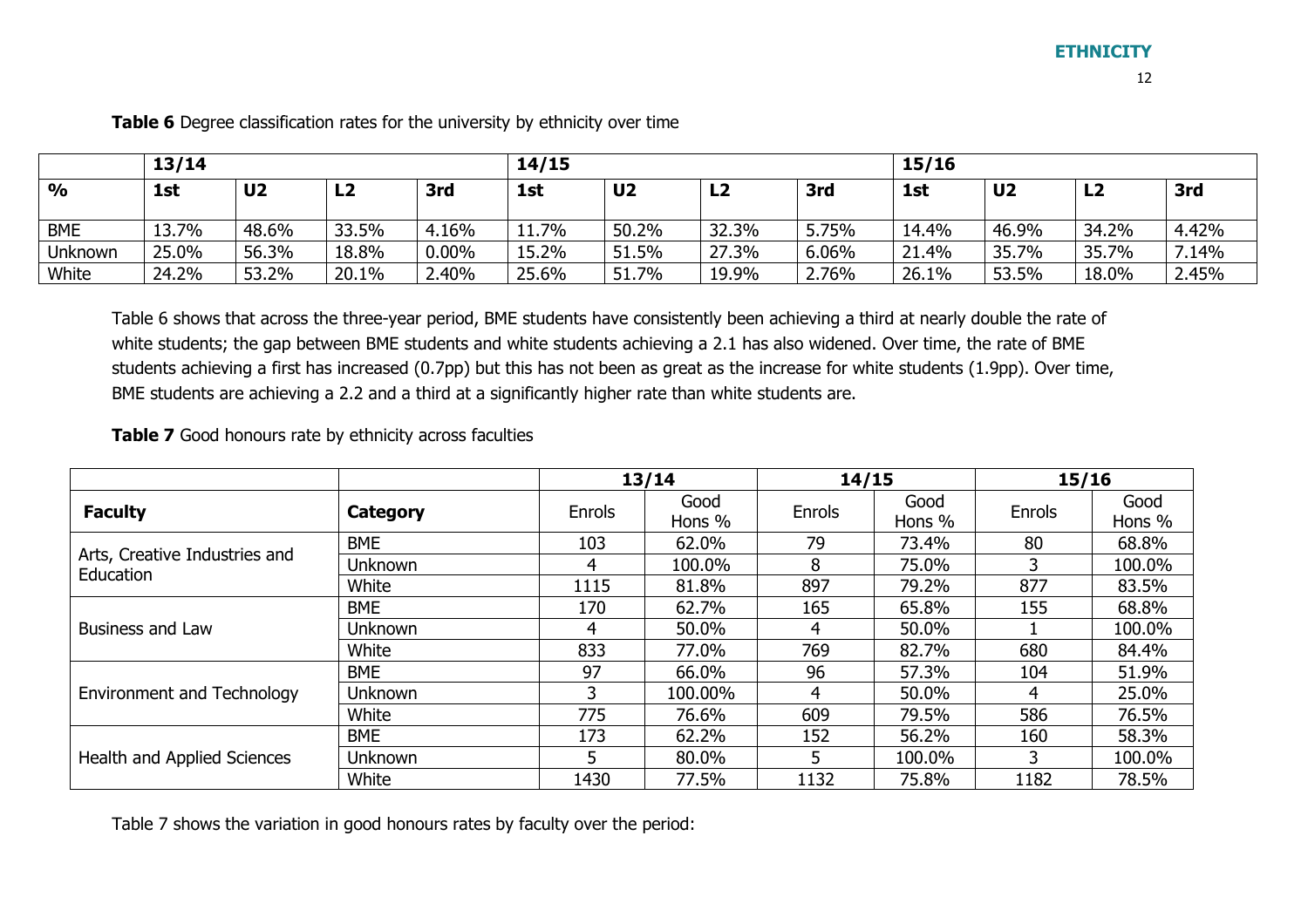- Over time in FBL, the gap has fluctuated but ultimately widened slightly to 15.6pp.
- In FET, the BME good honours rate has worsened in 15/16 with a gap of 24.6pp.
- In HAS, the gap has widened to 20.2pp.

|            |                            |       | 13/14  |         |          |       |       |       |          |       |         |       |          |
|------------|----------------------------|-------|--------|---------|----------|-------|-------|-------|----------|-------|---------|-------|----------|
|            |                            |       |        |         |          | 14/15 |       |       |          | 15/16 |         |       |          |
|            | <b>Faculty / Ethnicity</b> | 1st   | 2:1    | 2:2     | 3rd      | 1st   | 2:1   | 2:2   | 3rd      | 1st   | 2:1     | 2:2   | 3rd      |
| <b>ACE</b> | <b>BME</b>                 | 13.7% | 48.3%  | 36.1%   | 1.95%    | 13.9% | 59.5% | 22.8% | 3.80%    | 15.0% | 53.8%   | 26.3% | 5.00%    |
| <b>ACE</b> | Unknown                    | 0.0%  | 100.0% | 0.0%    | 0.00%    | 25.0% | 50.0% | 25.0% | $0.00\%$ | 33.3% | 66.7%   | 0.0%  | $0.00\%$ |
| <b>ACE</b> | White                      | 21.9% | 59.9%  | 15.9%   | 2.24%    | 22.5% | 56.7% | 18.1% | 2.68%    | 23.7% | 59.7%   | 14.0% | 2.51%    |
| <b>FBL</b> | <b>BME</b>                 | 15.9% | 46.8%  | 32.6%   | 4.70%    | 13.8% | 52.0% | 29.9% | 4.25%    | 12.2% | 56.6%   | 28.0% | 3.22%    |
| <b>FBL</b> | Unknown                    | 25.0% | 25.0%  | 50.0%   | 0.00%    | 25.0% | 25.0% | 50.0% | $0.00\%$ | 0.0%  | 100.0%  | 0.0%  | $0.00\%$ |
| <b>FBL</b> | White                      | 26.0% | 51.0%  | 20.8%   | 2.18%    | 27.9% | 54.7% | 16.0% | 1.30%    | 28.4% | 56.1%   | 13.9% | 1.66%    |
| <b>FET</b> | <b>BME</b>                 | 16.5% | 49.5%  | 30.9%   | 3.09%    | 8.3%  | 49.0% | 39.6% | 3.13%    | 21.2% | 30.8%   | 43.3% | 4.81%    |
| <b>FET</b> | Unknown                    | 33.3% | 66.7%  | $0.0\%$ | $0.00\%$ | 0.0%  | 50.0% | 50.0% | $0.00\%$ | 25.0% | $0.0\%$ | 75.0% | $0.00\%$ |
| <b>FET</b> | White                      | 29.3% | 47.4%  | 22.3%   | 1.03%    | 33.8% | 45.6% | 19.2% | 1.31%    | 33.1% | 43.3%   | 21.3% | 2.22%    |
| <b>HAS</b> | <b>BME</b>                 | 10.4% | 51.8%  | 33.8%   | 4.04%    | 10.7% | 45.5% | 33.3% | 10.51%   | 12.5% | 45.8%   | 37.9% | 3.75%    |
| <b>HAS</b> | Unknown                    | 40.0% | 40.0%  | 20.0%   | $0.00\%$ | 40.0% | 60.0% | 0.0%  | $0.00\%$ | 33.3% | 66.7%   | 0.0%  | $0.00\%$ |
| <b>HAS</b> | White                      | 23.6% | 53.9%  | 19.9%   | 2.64%    | 24.5% | 51.3% | 21.3% | 2.91%    | 23.4% | 55.1%   | 19.7% | 1.84%    |

**Table 8** Breakdown of degree classifications by ethnicity across the faculties

- In ACE, the rate of good honours achieved has consistently been lower than white students however; over time, the rate of 2.2s achieved by BME students has decreased but the rate of thirds achieved has increased.
- In FBL, the rate of BME students achieving a 2.2 or a third has decreased over the three-year period and the rate of BME students achieving a 2.1 has gradually increased. Whilst these are positive patterns, the widening gap in overall good honours within FBL, as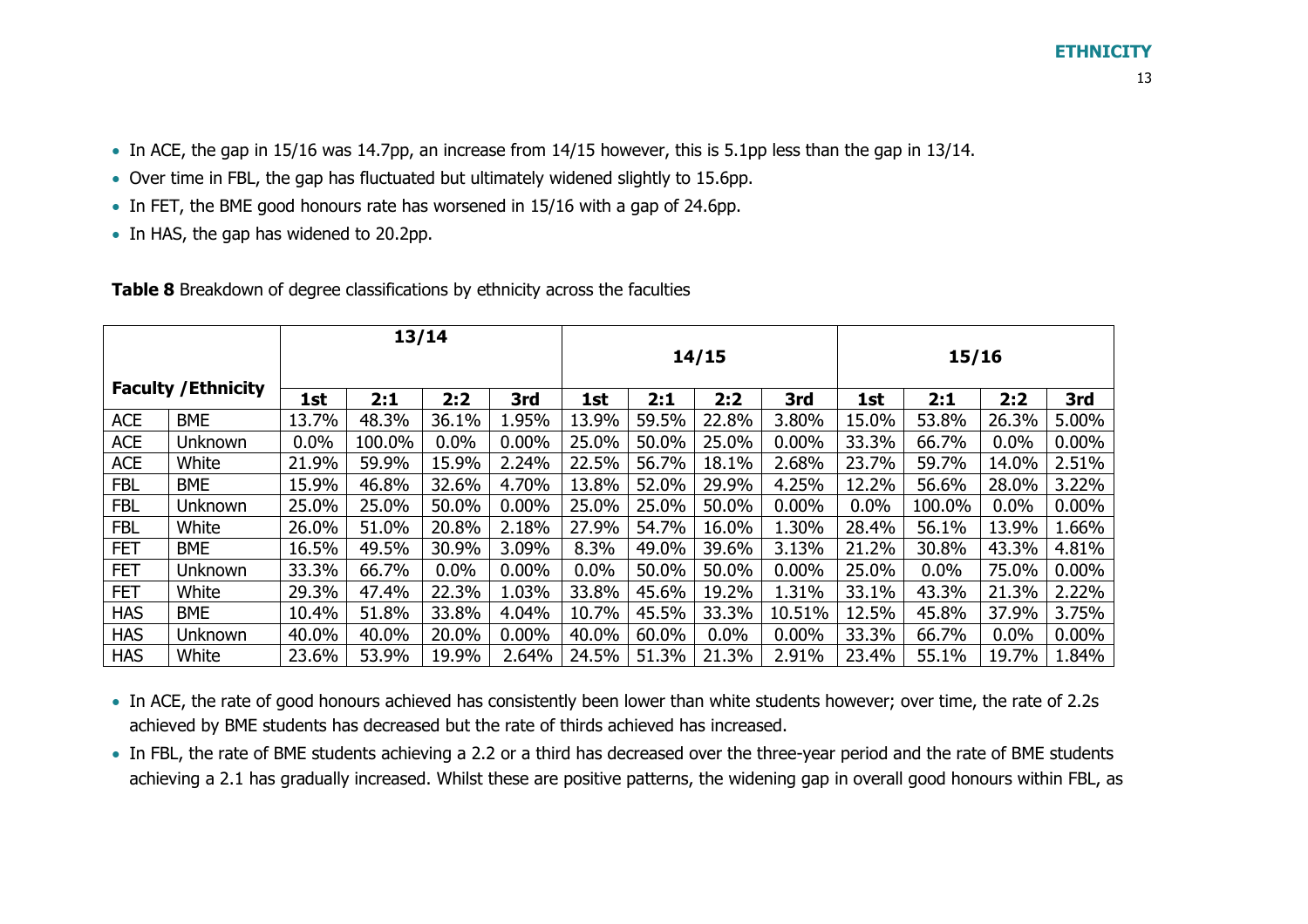seen in Table 8, has grown larger; statistically, this can be attributed to the concurrent gradual increase in good honours achieved by white students.

- In FET, the proportion of BME students achieving a 2.2 in 15/16 was 43.3%; this is the same proportion of white students that achieved a 2.1. Over time, degree classification rates have remained relatively consistent with subtle fluctuations for white students but for BME students, there has been an increase in the proportion achieving a 2.2 and third, at the same time as seeing a significant decrease in the achievement of 2.1 (18.7pp).
- In HAS, degree classification rates have remained fairly consistent for white students but over time, for BME, there has been a slight increase in those achieving a first (2.1pp) however, good honours rates have been affected by the decrease in BME students achieving a 2.1 (6pp). There was a significant rise in BME students achieving a third in 14/15 but this decreased in 15/16 (6.8pp).

**Table 9** shows good honours over time by ethnic group

|              | 13/14       |                            | 14/15    |                            | 15/16    |                            |  |
|--------------|-------------|----------------------------|----------|----------------------------|----------|----------------------------|--|
|              | No.<br>Stu. | <b>GH</b><br>$\frac{0}{0}$ | No. Stu. | <b>GH</b><br>$\frac{0}{0}$ | No. Stu. | <b>GH</b><br>$\frac{0}{0}$ |  |
| Asian        | 169         | 60.9%                      | 129      | 52.7%                      | 159      | 67.9%                      |  |
| <b>Black</b> | 179         | 55.3%                      | 160      | 50.6%                      | 172      | 45.3%                      |  |
| Chinese      | 25          | 52.0%                      | 30       | 56.7%                      | 19       | 68.4%                      |  |
| Mixed        | 164         | 73.8%                      | 158      | 79.1%                      | 138      | 72.5%                      |  |
| Other        | 16          | 56.3%                      | 27       | 77.8%                      | 32       | 62.5%                      |  |
| Unknown      | 16          | 81.3%                      | 33       | 66.7%                      | 14       | 57.1%                      |  |
| White        | 4,419       | 77.5%                      | 3,659    | 77.3%                      | 3,594    | 79.6%                      |  |

Table 9 shows that over time, black students are significantly achieving the lowest rate of good honours; conversely, white students have consistently achieved good honours at the highest rate.

Students of mixed ethnicity are achieving good honours at a rate that is only slightly lower than that of white students. Over time, this rate has varied.

Over time, the rate of good honours achieved by Asian and Chinese students has increased but in 15/16, it is still lower than the university average (77.2%).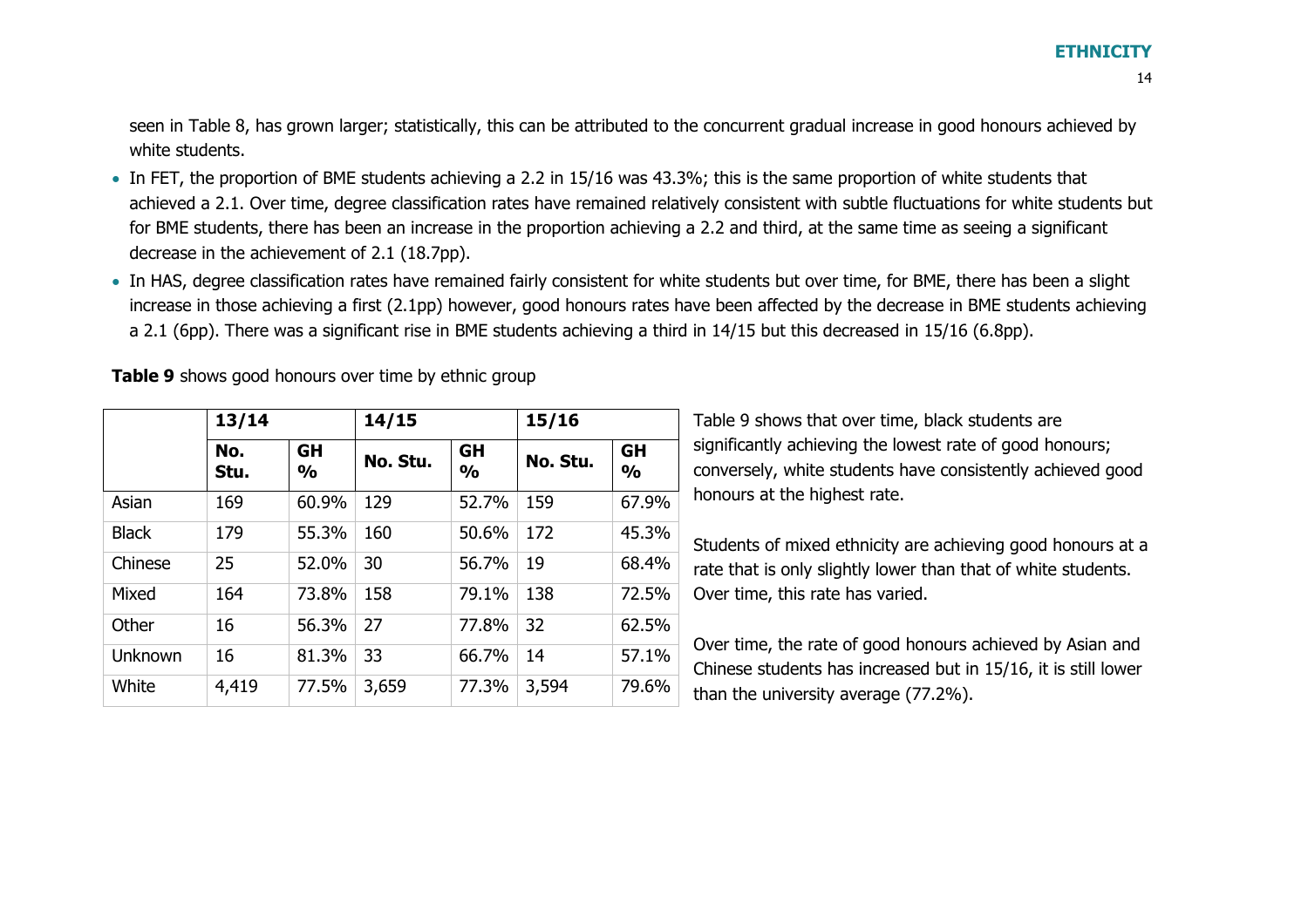

#### **Figure 2**

Figure 2 illustrates how over time, the rate of good honours achieved by particular ethnic groups has fluctuated: since 14/15, black students have achieved the lowest rate of good honours across the university; proportionally, the rate of good honours achieved by Chinese and Asian students has fluctuated quite significantly and in 13/14, it was Chinese students who had achieved the lowest rate of good honours; since 13/14, the good honours rate for Chinese students has improved.